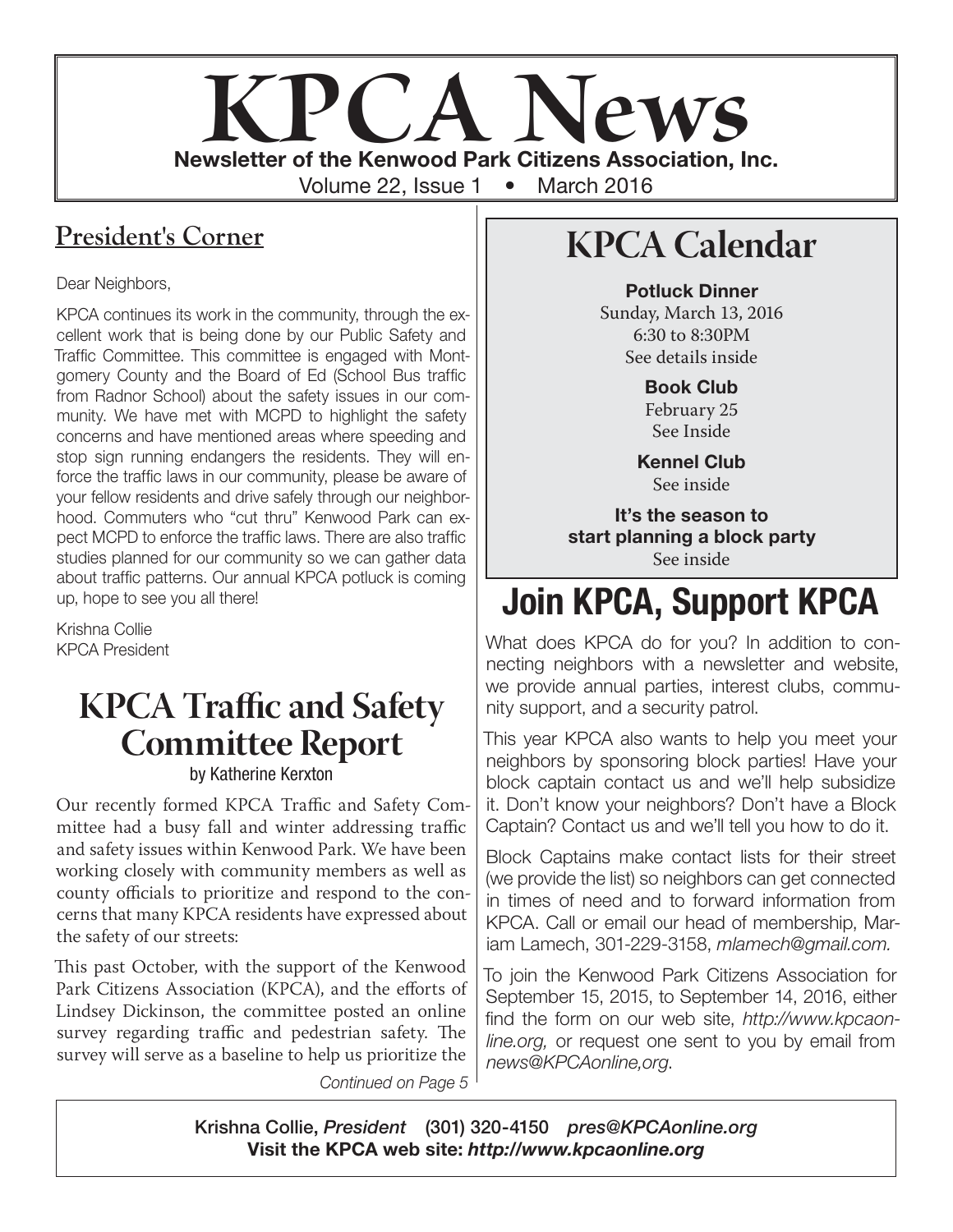

Kids at the KPCA Halloween Party in October



# CALLING ALL POSSIBLE CUB **SCOUTS**

Is your little boy interested in joining the Cub Scouts? KPCA

has been the community sponsor for Pack 933 for many years. The meetings were held at Bradley Hills Elementary School. The Pack has not been active for the last few years, but if there is interest, it can be started up again. For information, please contact Dick O'Connell at *dick.oc2009@gmail.com*, or 240-476-3036.

## Neighborhood Services Available

#### Baby Sitters

| L. Sorcher (Certified)                                                                                                                                    | (301) 229-2328 |
|-----------------------------------------------------------------------------------------------------------------------------------------------------------|----------------|
| C. Goldman                                                                                                                                                | (301) 320-1582 |
| Michelle Dressner                                                                                                                                         | (301) 652-5453 |
| Katie Choppin (certified)                                                                                                                                 | (301) 229-9139 |
| Carly Choppin (certified)                                                                                                                                 | (301) 229-9139 |
| Anne Charpentier (certified)                                                                                                                              | (301) 320 4310 |
| Bailey and Hannah (sisters, high school students)<br>both CPR certified, Children's Hospital,<br>(301) 312 8606<br>baby sitting certificate               |                |
| Ally (Alexandra) Turco (CPR cert.<br>Amer. Red Cross First Aid cert.                                                                                      | (240) 620-5775 |
| Dana Vazquez (senior at Whitman) (301) 910-3262<br>Red Cross First Aid and CPR cert.<br>Native Spanish speaker from Argentina<br>prefers Whitman area     |                |
| Paula Yabar, a junior at Whitman HS. I am a native<br>Spanish speaker from Peru. Baby sitting since I was 14.<br>paulayabar36@gmail.com<br>(240) 361-1808 |                |

#### Leaf Rakers, Snow Shovelers, Odd Jobs

Daniel Strauss, Whitman HS student lives on Kenhill Rd, offering snowblowing service. *Daniel.Strauss98@gmail.com* or (301) 229-2553

Amber White (301) 588-6474

(*apamberpower@gmail.com* (loving and reliable dog walker)

Alex (10th grader at French Int'l School) (202) 413-1193 or *acpiot@gmail.com*

Chris Fowler (responsible boy in the neighborhood): cut your grass while you're away-water your plants while you're on vacation—take care of your pets, house while you're on vacation-move heavy objects. Call Chris who lives on Marbury Road @ 301-455-8187-Email: *chris.fowler419@gmail. com*. References available upon request for pet and house sitting!

Julian Vazques (Whitman Senior student) is offering as loving and reliable pet sitter and dog walker. (301) 910 3013 or *julianvazquez06@hotmail.com*.

Hector Gobet, lives on Lenox Road, 202-770-5950, or *hectorgobet@gmail.com.*

#### GET LISTED HERE FREE:

Leave name and phone number with Editor, Edward Elson, at (301) 320-2837 or email *news@kpcaonline.org*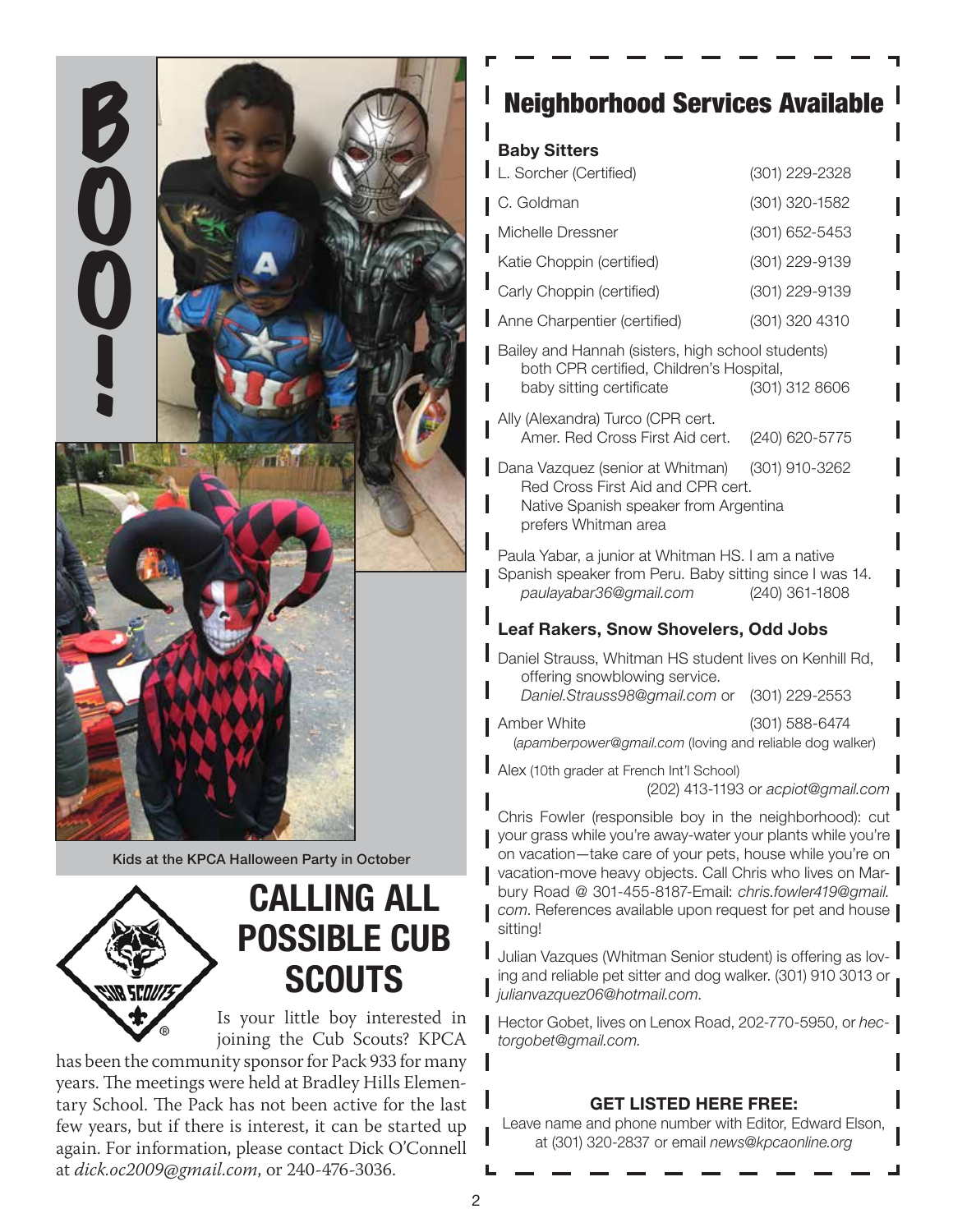# **KPCA**

◇◇◇◇◇◇◇◇◇◇◇◇◇◇◇◇◇◇◇

# *Join your neighbors at our 20th*

# **"Taste of Kenwood Park"** *Neighborhood Potluck*

XXXXXXXXXXXXXXXXXXXXXXXXXXXXX

# **6:30 - 8:30 PM, Sunday March 13**

Concord Saint Andrews Church (corner of River and Goldsboro Roads)

**Drinks and pizza will be provided by KPCA. All ages welcome. We ask guests to bring dishes to serve 8 Suggested dishes for last name starting with:**

*A-J: Main Course K-S: Fruit/Dessert T-Z: Salads/Sides*

(If applicable, bring dishes hot or your own heating device)

To make sure we have enough food and drink, please RSVP with number attending to: Elizabeth Haile (202-237-5281) or *elizabeth\_haile@hotmail.com*

KPCA first started sponsoring this "Taste of Kenwood Park" in 1997! Come whenever your schedule allows and enjoy international dishes from neighbors, meet new friends and connect with neighbors.

*Volunteers welcome, please contact Linda Chaletzky at 301-320-2630 if you'd like to volunteer.*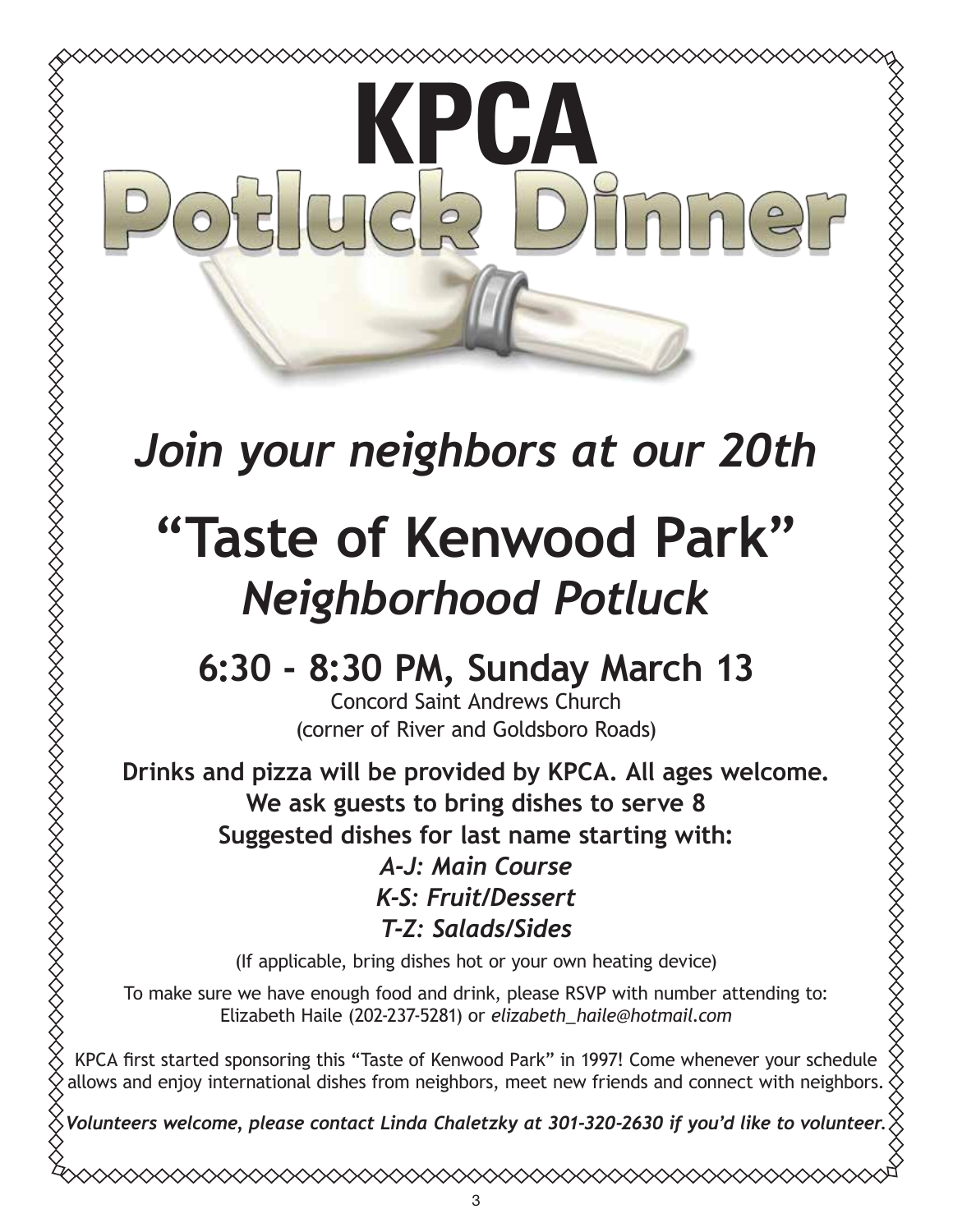# *The Real Estate World* **Will the trends continue into 2016?**

Kenwood Park averages about 15 home sales each year over the last ten years. 2015 was no different. It will be interesting to see what 2016 brings. I'm sure that you, like me, have fielded comments from out-of-towners about how our neighborhood must have turnover as a result of elections. And I'm sure you've explained, like I have, that the election years have little impact. Historically, when Washington was a sleepy southern town, those who came to the area for political jobs returned to their home states when they lost their positions. Now, with its cosmopolitan atmosphere, culture and world class food, people stay. In fact, the most change occurs amongst renters in DC. Congressional aides tend to be impacted by the elections to a greater extent in the short term than any other group.

The trends we will be watching in 2016 involve mortgage rates, the desire of millennials to live close to commerce, and the retirement plans of baby boomers. Mortgage rates have been expected to be on the rise for a long time but have remained historically low. If the Fed raises its overnight rate again, and maybe again after that, will mortgage rates follow in time? Hard to know. Buyers have been taking low rates for granted. Perhaps if they see rates rise it will spur them to make purchases sooner than otherwise planned. Of course, there would then be a need for increased inventory. Perhaps that will help our neighborhood's desirability. But baby boomers need places to move to and what is being built today is either excessively costly, too far out, or too small. More

and more I hear people say they'd move if only there was someplace to move to. someplace to move to.

One significant issue for us is our walk score. (See www. walkscore.com) It runs between 9 and 13 out of 100 – very low. Millennials and boomers alike are looking for high walk scores and it's one of the first things they check when looking at property. They want the convenience of being able to walk to restaurants, shops and entertainment. It's just as important (and maybe more important) than schools, which they feel they can improve upon by being involved. So yes, you can walk to downtown Bethesda from Kenwood Park, but not easily. Will this trend persist? Again, hard to know.

The mix of the elections, rates, and the millennial/boomer connection will be interesting to watch this year. Let's hope Kenwood Park continues to be a sought after destination.

Since January 1 one home has sold, at the corner of Radnor and Tanglewood for \$550,000. And one new build has come on the market on Marbury Road for \$2,599,000.

> *Contributed by Linda Chaletzky lchaletzky@eversco.com*

\*Statistics are taken from the Metropolitan Regional Information System for three areas: Washington, D.C., Montgomery County, Maryland, and Fairfax County, Arlington, Alexandria, and Falls Church in Virginia.

## Bridge Club

Kenwood Park has a Social Bridge Club that meets on weekday mornings or afternoons in neighbors' homes. We are looking for more singles and couples interested in playing at the intermediate level. Please join us! If you are interested in learning more, call Christina Lobo (301) 229-3490 or Gloria Fitchett (301) 229-8480.



#### HOW TO SCHEDULE VACATION CHECKS WITH URBAN ALARM

Letters to KPCA security patrol members were mailed with magnets containing the phone numbers and URLs you will need. To summarize, either:

1. At least 24 hours ahead (if possible), fill out their vacation watch form at *www.urbanalarm.com/watch*.

or

2. Send an email to the patrol supervisor, a*ndy@urbanalarm. com*, containing all of your information. He will confirm it.

Members **should not** call the patrol hotline (202-684-2500) to schedule a vacation watch. The patrol service is not 24 hours and there are times when they are not manning the patrol phone. If that number is attempted, it might not be tended to until the next officer arrives for duty, which could be the next business day.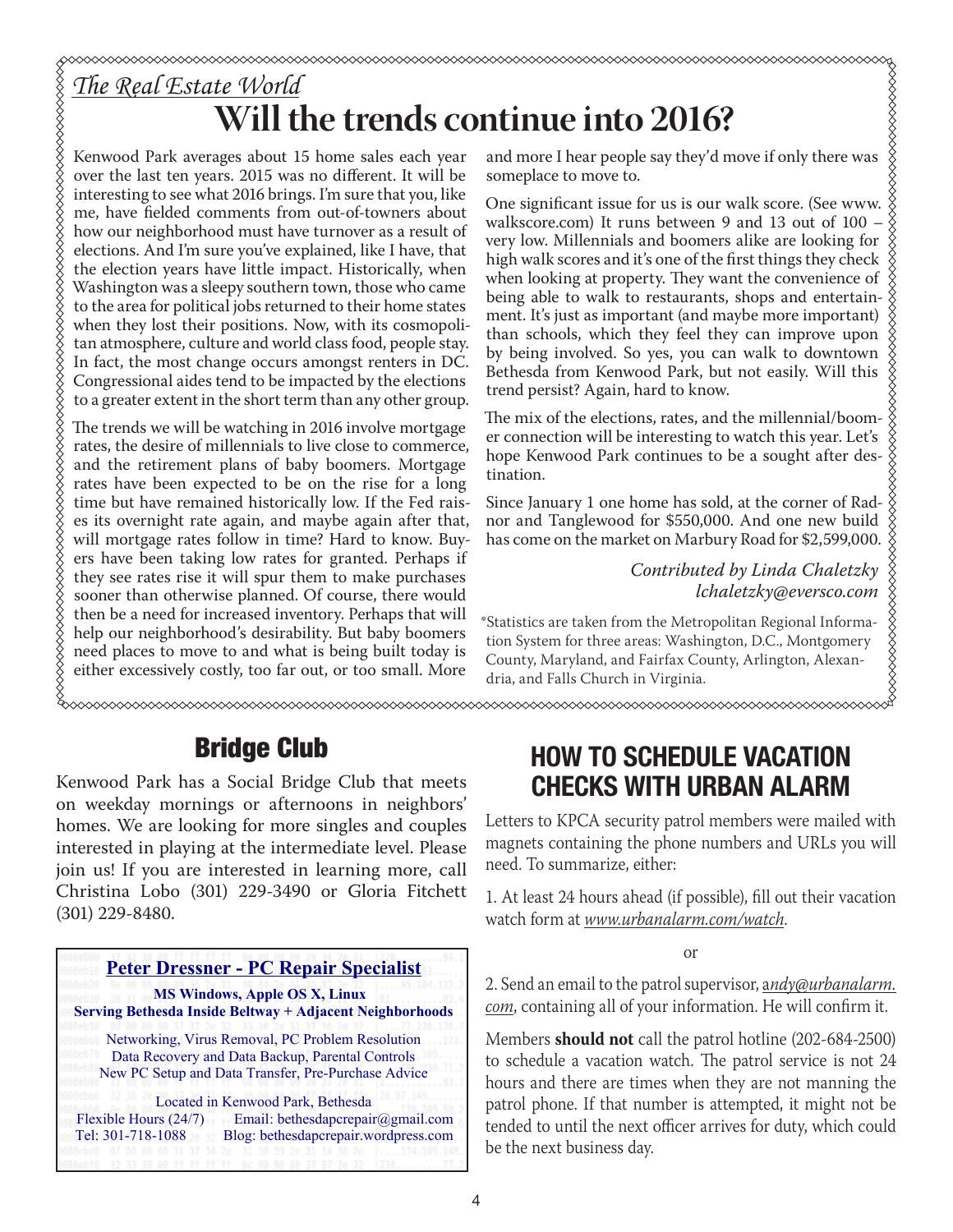# **KPCA Traffic and Safety Committee Report** *(continued)*

needs of the community and our approach with the Montgomery County Department of Transportation and Police Department. From the 94 survey respondents we concluded that:

(1) residents feel with respect to traffic in Kenwood Park: 8.5%, extremely safe; 27.7%, very safe; 50.0%, moderately safe; 4.3%, slightly safe; 3.2%, not safe at all;

(2) the top concern is speeding (90.4%); number two concern is not stopping at stop signs (51.8%); number three concern is cut-through traffic (34.9%) and

(3) streets with the greatest concern for pedestrian traffic are: Millwood, Marbury, Lenox, Durbin, Tanglewood and Radnor Roads and Whittier Blvd.

- There have been at least two children hit by moving vehicles, that we are aware of, within the past few months in our area; two too many.
- Ε Committee members have been vigilant in working with the Department of Transportation and Montgomery County Council Member Roger Berliner's office to put in place **traffic monitoring**. Thus far, traffic surveys have been implemented on Millwood Rd. and Tanglewood Dr., results still pending. We have also requested traffic surveys for Lenox, Plainview, and Whittier. If deemed necessary, we will use results of the traffic surveys to implement additional traffic calming measures with community approval.
- \* This spring DOT is expected to place SMART Units (Speed Monitoring Awareness Radar Trailer) on various streets in the neighborhood. These **speed monitoring signs** will serve as a deterrent for motorists by educating them as to the speed they are traveling on our neighborhood streets.
- In November the KPCA board met with Officer Oliver Janney, Community Services Officer, 2nd



District. We spoke to him about the concerns we have regarding traffic violators throughout the neighborhood and have requested speed reinforcement in the form of **radar cameras and/ or ticketing.** We hope to have MCPD out in the community in the near future.

• In response to concerns regarding the apparent high speed of **MCPS school buses** on route to the Radnor holding school, specifically on Millwood and Tanglewood Roads, a member of the KPCA board reached out to President of MCPS, Pat O'Neil. Action was taken immediately to monitor the bus drivers' speed and general driving within the neighborhood. Although most drivers were well within the posted speed limit of 25 mph, we have noticed a significant slowing down of buses since they were monitored. For additional concerns with MCPS buses, please contact the MCPS depot directly at 301-469- 1070. The committee also spoke directly with the principal of Wood Acres Elementary, the current school housed at the holding school on Radnor, to discuss the various issues raised by our Kenwood Park residents of school related traffic and pedestrian use of Radnor, Brite and Tanglewood.

As neighbors, we all need to be vigilant in terms of how we drive and walk through the neighborhoods. Please be respectful of others when driving by obeying all traffic signs and driving cautiously throughout the neighborhood – and NOT using your cell phones while driving. We have a busy and active community with many school children and pedestrian walkers and runners. Just following some of the basics "rules of the road" will go a long way in keeping everyone safe:

- Ε *drive cautiously and make complete stops at stop signs;*
- Ε *when walking, walk against traffic and when biking, bike with traffic;*
- Ε *wear reflective clothing when out at night and*
- Ε *kids (both big and small) need reminders too!*

We are always interested in hearing from you throughout the year. Please send any questions or concerns to Katherine Kerxton at *kkerxton@gmail.com*.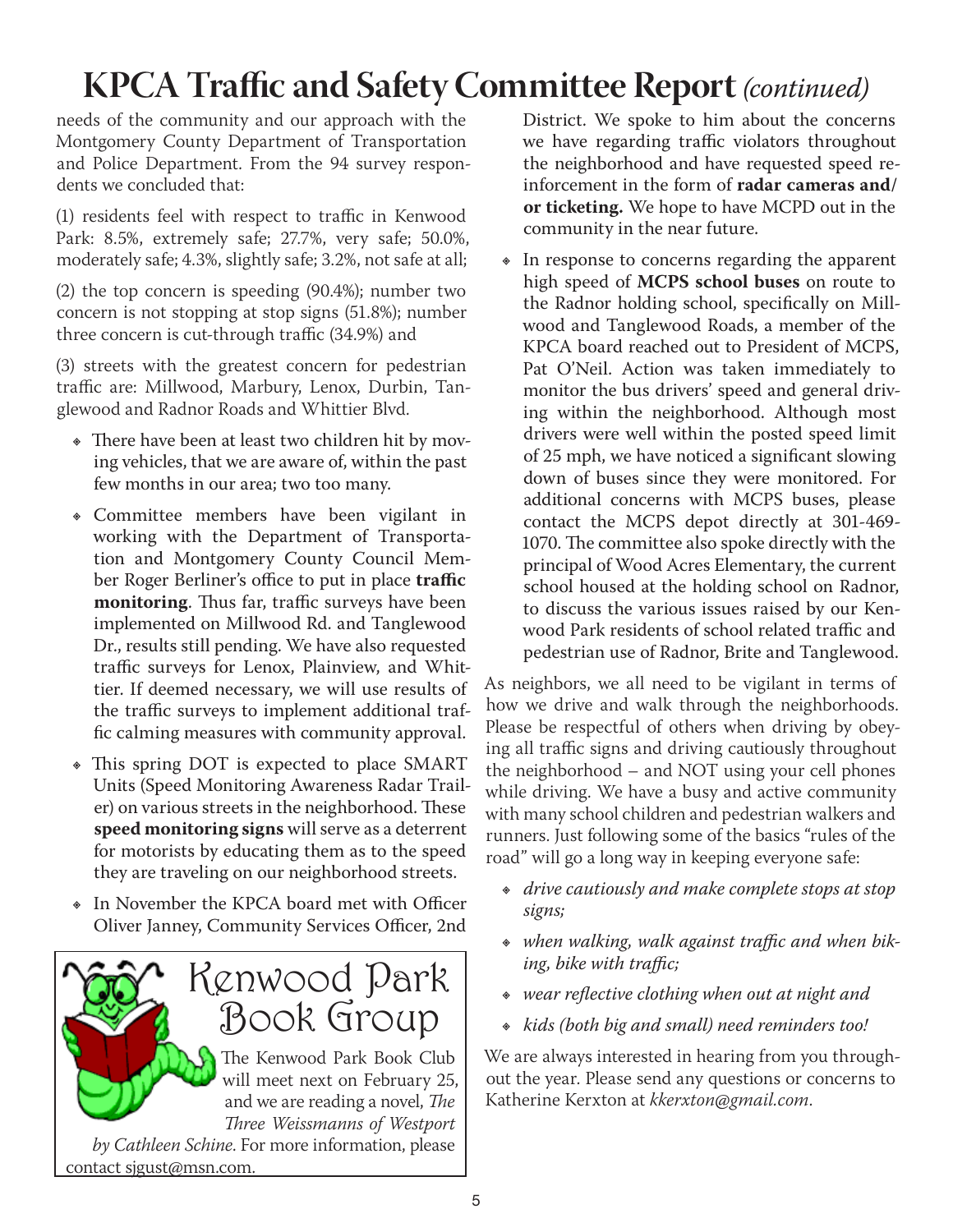# Kenwood Park Kennel Club

*Keep an eye out for an April playdate and in the meantime…*

# Foods Your Dog Should Never Eat

by Neda Mehrpour-Arsanjani

Can a little reward from the table really hurt your dog? There's a lot of "people food" your dog should never eat. And, it's not just because of weight. Some foods are downright dangerous for them -- and some of these common foods may surprise you.

**Avocado:** Avocados contain a substance called persin that can be toxic to dogs. Persin is in the leaves, seed, and bark, as well as in the fruit. **Grapes and Raisins:**  Grapes and raisins can cause kidney failure. And just a small amount can make a dog ill. **Persimmons, Peaches, and Plums:** The seeds from persimmons can cause inflammation of the small intestine in dogs. They can also cause intestinal obstruction. Peach and plum pits contain cyanide, which is poisonous to both humans and dogs. The difference is humans know not to eat them. Dogs don't.

**Alcohol:** Alcohol has the same effect on a dog's liver and brain that it has on humans. But it takes far less to do its damage. Just a little can cause vomiting, di-



arrhea, central nervous system depression, problems with coordination, difficulty breathing, coma, even death. And the smaller the dog, the greater the effect.

**Coffee, Tea, and Other Caffeine:** Caffeine in large enough quantities can be fatal. And there is no antidote. Symptoms of caffeine poisoning include restlessness, rapid breathing, heart palpitations, muscle tremors, fits, and bleeding. **Sugary Foods and Drinks:** Too much sugar can do the same thing to dogs that it does to humans. It can lead to obesity, dental problems, and possibly the onset of diabetes. **Milk and Other Dairy Products:** Milk and milk-based products can cause diarrhea and other digestive upset, as well as set up food allergies (which often show up as itchiness).

**Macadamia Nuts:** Macadamia nuts can be fatal. As few as six raw or roasted macadamias can make them ill. **Onions and Garlic:** Onions and garlic in all forms -- powdered, raw, cooked, or dehydrated -- can destroy a dog's red blood cells, leading to anemia. **Chocolate:**  Most people know that chocolate is bad for dogs. The toxic part is theobromine. It's in all kinds of chocolate, even white. Eating it, even just licking the icing bowl, can cause a dog to vomit, have diarrhea, and be excessively thirsty. It can also cause abnormal heart rhythm, tremors, seizures, and death. **Candy and Gum:** Candy, gum, toothpaste, baked goods, and some diet foods are sweetened with xylitol. It can cause more insulin to circulate through your dog's body. That can cause his blood sugar to drop and can also cause liver failure. **Salt:** Eating too much salt can cause excessive thirst and urination and lead to sodium ion poisoning.

If Your Dog Eats What It Shouldn't and gets sick, please call ASPCA Animal Poison Control Center-- (888) 426-4435, emergency help at once. The original content for this article comes from:

*www.Webmd.com/foods your dog should not eat*

To be added to the Kennel Club communication list please contact Neda, *kpkennel@kpcaonline.org*.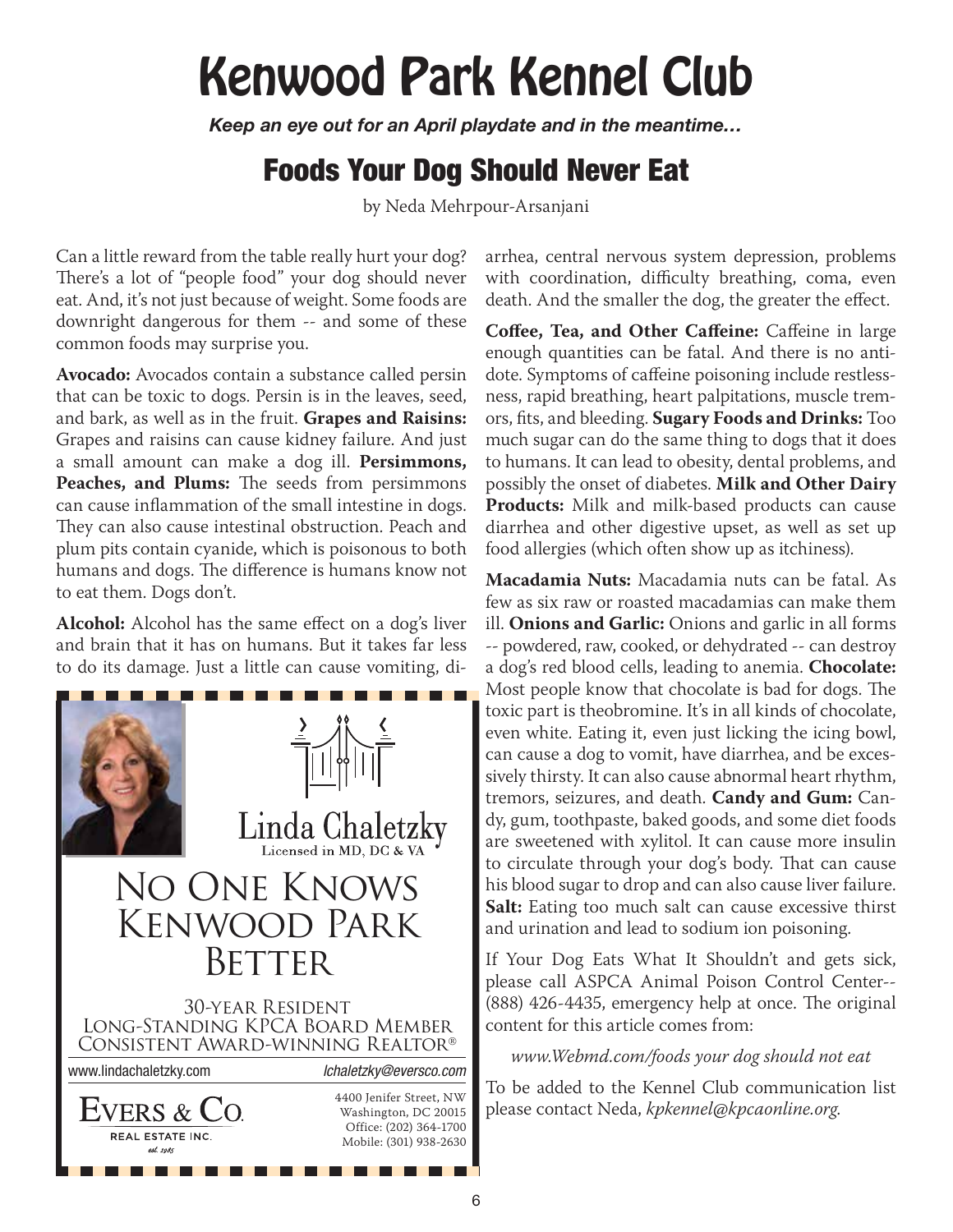

Although we have a security patrol, and therefore the lowest crime rate of all the neighborhoods around us in Montgomery County, we are not totally immune from crimes of opportunity or targeted activity. Since the last Kenwood Park crime report in this newsletter, we have had two thefts from cars and one case of vandalism in our neighborhood. There were thefts from vehicles on Radnor Road and Highboro Road. A group of youths committed vandalism against a vehicle parked in a driveway on Plainview Road. A neighbor reported it to our patrol, who has kept a lookout for them.

You should be aware of a huge development being planned just below Kenwood, which will encompass the present Whole Foods shopping center, as well as across River Road to include the Giant shopping center. It extends down to Little Falls Parkway. It will likely impact our traffic on River Road during the construction. For those who want more info on the Westbard plan, here is a link:

*http://www.montgomeryplanning.org/viewer.shtm#http:// www.montgomeryplanning.org/community/westbard/documents/WestbardWorkingDraft-FinalWeb.pdf*

# Adopt a Spot-Beautification

By Sarah Najafi

We are proud of Kenwood Park and we strive to have it look its best. This includes cleanliness in the streets, neat houses and gardens, and above all attractive and well-maintained plantings in some of the key intersections and entry points of the neighborhood.

You will most likely have noticed the entrance from Goldsboro onto Millwood has a small wall with Kenwood Park written on it on each side of Millwood Road. There are small plots of land in front of each wall. **These are calling out for someone to adopt and maintain them!** Seasonal plantings of flowers, or perennial planting would be highly appreciated. You can easily Adopt this Spot!

Another area you may have noticed is the triangle on Durbin road, coming from Bradley. This area has already been adopted by Sinaly Roy, but it gives a good idea of what can be done.

The Millwood Circle has also been adopted and ideally needs some more plant contributions, and Sarah Najafi would love volunteers to help her weed and up keep the circle.

If you see other areas that you would like to adopt, please get in touch with me, and we can discuss the procedure. *Sarah@4najafi.com*. Digging in the dirt is a great family activity and gives such a sense of accomplishment when your work blooms.